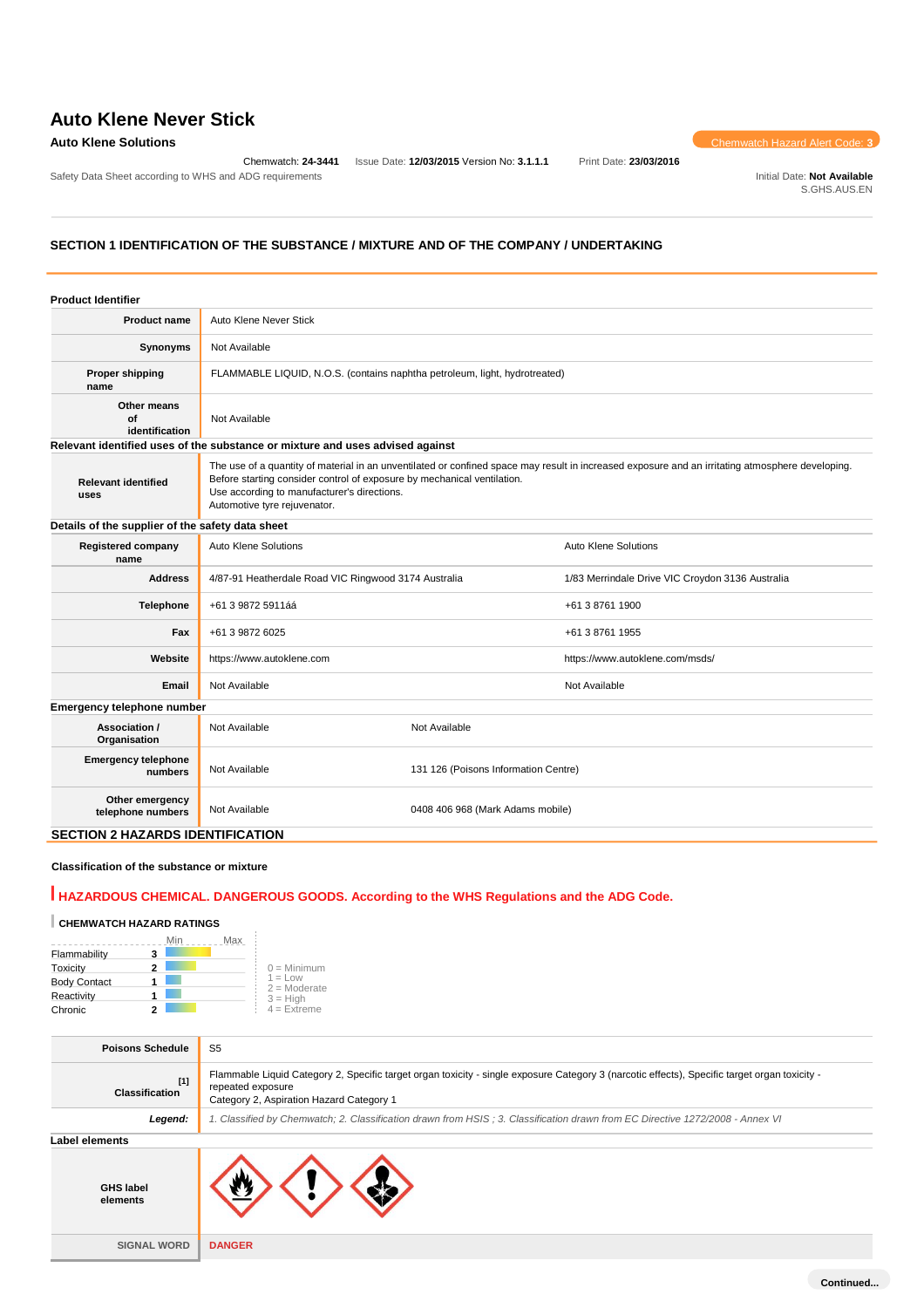Chemwatch: **24-3441** Page **2** of **13** Issue Date: **12/03/2015 Auto Klene Never Stick**

| Hazard statement(s)                          |                                                                                                            |  |  |
|----------------------------------------------|------------------------------------------------------------------------------------------------------------|--|--|
| H225                                         | Highly flammable liquid and vapour.                                                                        |  |  |
| H336                                         | May cause drowsiness or dizziness.                                                                         |  |  |
| H373                                         | May cause damage to organs.                                                                                |  |  |
| H304                                         | May be fatal if swallowed and enters airways.                                                              |  |  |
| <b>AUH066</b>                                | Repeated exposure may cause skin dryness and cracking                                                      |  |  |
| <b>Precautionary statement(s) Prevention</b> |                                                                                                            |  |  |
| P210                                         | Keep away from heat/sparks/open flames/hot surfaces. - No smoking.                                         |  |  |
| P260                                         | Do not breathe dust/fume/gas/mist/vapours/spray.                                                           |  |  |
| P271                                         | Use only outdoors or in a well-ventilated area.                                                            |  |  |
| P240                                         | Ground/bond container and receiving equipment.                                                             |  |  |
| P241                                         | Use explosion-proof electrical/ventilating/lighting/intrinsically safe equipment.                          |  |  |
| P242                                         | Use only non-sparking tools.                                                                               |  |  |
| P243                                         | Take precautionary measures against static discharge.                                                      |  |  |
| Precautionary statement(s) Response          |                                                                                                            |  |  |
| P301+P310                                    | IF SWALLOWED: Immediately call a POISON CENTER or doctor/physician.                                        |  |  |
| P331                                         | Do NOT induce vomiting.                                                                                    |  |  |
| P370+P378                                    | In case of fire: Use alcohol resistant foam or normal protein foam for extinction.                         |  |  |
| P312                                         | Call a POISON CENTER or doctor/physician if you feel unwell.                                               |  |  |
| P303+P361+P353                               | IF ON SKIN (or hair): Remove/Take off immediately all contaminated clothing. Rinse skin with water/shower. |  |  |
| P304+P340                                    | IF INHALED: Remove victim to fresh air and keep at rest in a position comfortable for breathing.           |  |  |
| Precautionary statement(s) Storage           |                                                                                                            |  |  |
| P403+P235                                    | Store in a well-ventilated place. Keep cool.                                                               |  |  |
| P405                                         | Store locked up.                                                                                           |  |  |
| P403+P233                                    | Store in a well-ventilated place. Keep container tightly closed.                                           |  |  |
| Precautionary statement(s) Disposal          |                                                                                                            |  |  |
| P501                                         | Dispose of contents/container in accordance with local regulations.                                        |  |  |
|                                              | <b>SECTION 3 COMPOSITION / INFORMATION ON INGREDIENTS</b>                                                  |  |  |

# **Substances**

See section below for composition of Mixtures

### **Mixtures**

| <b>CAS No</b>                       | %[weight] | <b>Name</b>                            |  |  |
|-------------------------------------|-----------|----------------------------------------|--|--|
| 64742-49-0.                         | >60       | naphtha petroleum, light, hydrotreated |  |  |
| 63148-62-9                          | $10 - 30$ | polydimethylsiloxane                   |  |  |
| <b>SECTION 4 FIRST AID MEASURES</b> |           |                                        |  |  |

| Description of first aid measures |                                                                                                                                                                                                                                                                                                                                                                                                                                                                   |
|-----------------------------------|-------------------------------------------------------------------------------------------------------------------------------------------------------------------------------------------------------------------------------------------------------------------------------------------------------------------------------------------------------------------------------------------------------------------------------------------------------------------|
| <b>Eye Contact</b>                | If this product comes in contact with the eyes:<br>. Wash out immediately with fresh running water.<br>Ensure complete irrigation of the eye by keeping eyelids apart and away from eye and moving the eyelids by occasionally lifting the upper and<br>lower lids. ▶ Seek medical attention without delay; if pain persists or recurs seek medical attention.<br>▶ Removal of contact lenses after an eye injury should only be undertaken by skilled personnel. |
| <b>Skin Contact</b>               | If skin contact occurs:<br>Immediately remove all contaminated clothing, including footwear.<br>Flush skin and hair with running water (and soap if available).<br>▶ Seek medical attention in event of irritation.                                                                                                                                                                                                                                               |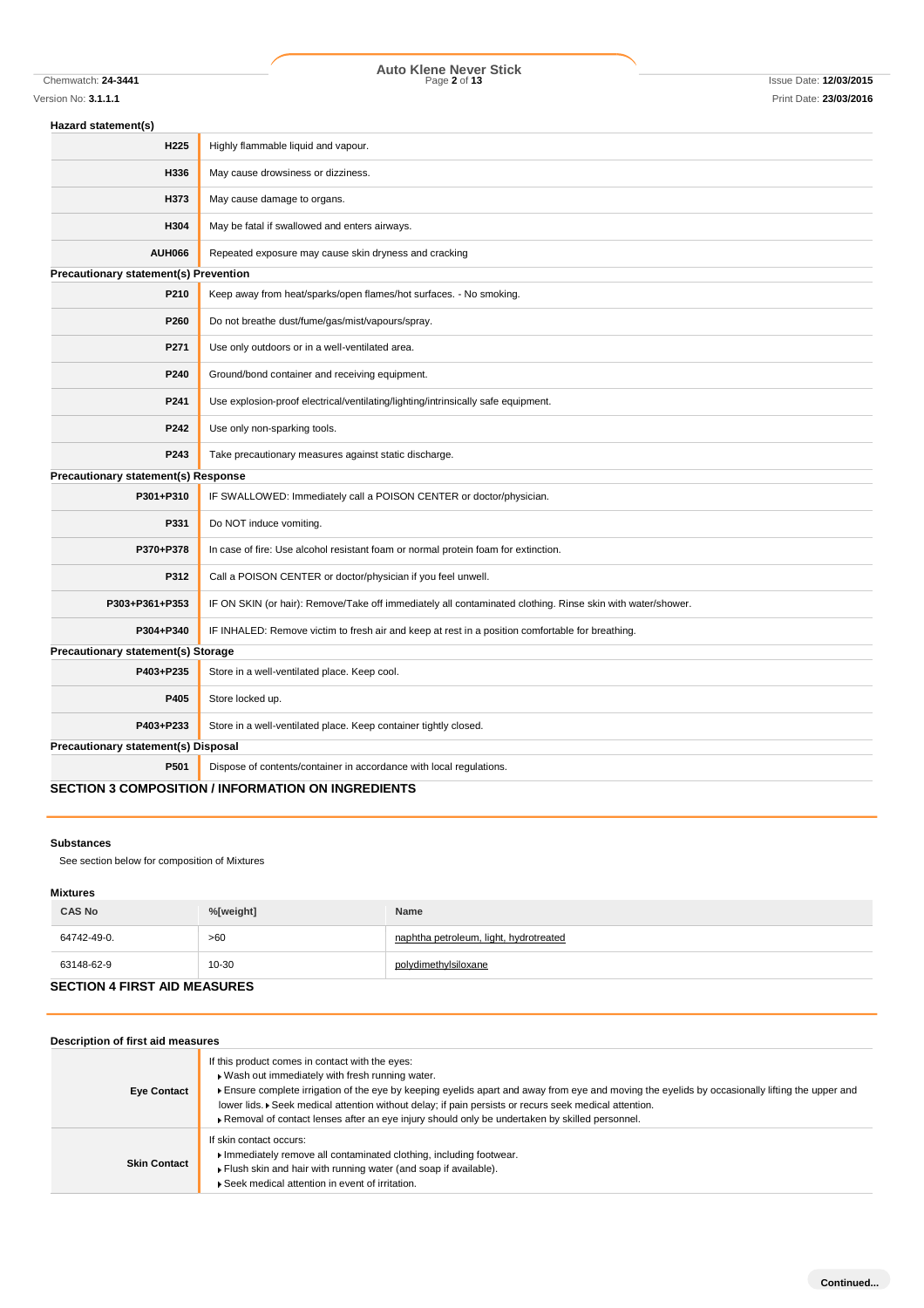Chemwatch: **24-3441** Page **3** of **13** Issue Date: **12/03/2015**

| Version No: <b>3.1.1.1</b> | Print Date: 23/03/2016 |
|----------------------------|------------------------|
|                            |                        |
|                            |                        |

**Inhalation** If fumes or combustion products are inhaled remove from contaminated area. Lay patient down. Keep warm and rested. Prostheses such as false teeth, which may block airway, should be removed, where possible, prior to initiating first aid procedures. Apply artificial respiration if not breathing, preferably with a demand valve resuscitator, bag-valve mask device, or pocket mask as trained. Perform CPR if necessary. **Transport to hospital, or doctor. Ingestion** If swallowed do **NOT** induce vomiting. If vomiting occurs, lean patient forward or place on left side (head-down position, if possible) to maintain open airway and prevent aspiration.  $\blacktriangleright$  Observe the patient carefully. Never give liquid to a person showing signs of being sleepy or with reduced awareness; i.e. becoming unconscious. Give water to rinse out mouth, then provide liquid slowly and as much as casualty can comfortably drink. Seek medical advice. Avoid giving milk or oils. Avoid giving alcohol. If spontaneous vomiting appears imminent or occurs, hold patient's head down, lower than their hips to help avoid possible aspiration of vomitus.

#### **Indication of any immediate medical attention and special treatment needed**

For acute or short term repeated exposures to petroleum distillates or related hydrocarbons:

Primary threat to life, from pure petroleum distillate ingestion and/or inhalation, is respiratory failure.

- Patients should be quickly evaluated for signs of respiratory distress (e.g. cyanosis, tachypnoea, intercostal retraction, obtundation) and given oxygen. Patients with inadequate tidal volumes or poor arterial blood gases (pO2 50 mm Hg) should be intubated.
- Arrhythmias complicate some hydrocarbon ingestion and/or inhalation and electrocardiographic evidence of myocardial injury has been reported; intravenous lines and cardiac monitors should be established in obviously symptomatic patients. The lungs excrete inhaled solvents, so that hyperventilation improves clearance.
- A chest x-ray should be taken immediately after stabilisation of breathing and circulation to document aspiration and detect the presence of pneumothorax.
- Epinephrine (adrenalin) is not recommended for treatment of bronchospasm because of potential myocardial sensitisation to catecholamines. Inhaled cardioselective bronchodilators (e.g. Alupent, Salbutamol) are the preferred agents, with aminophylline a second choice.
- Lavage is indicated in patients who require decontamination; ensure use of cuffed endotracheal tube in adult patients. [Ellenhorn and Barceloux: Medical Toxicology]

Any material aspirated during vomiting may produce lung injury. Therefore emesis should not be induced mechanically or pharmacologically. Mechanical means should be used if it is considered necessary to evacuate the stomach contents; these include gastric lavage after endotracheal intubation. If spontaneous vomiting has occurred after ingestion, the patient should be monitored for difficult breathing, as adverse effects of aspiration into the lungs may be delayed up to 48 hours. Treat symptomatically.

### **SECTION 5 FIREFIGHTING MEASURES**

#### **Extinguishing media**

- Foam.
- Dry chemical powder.
- BCF (where regulations permit).
- Carbon dioxide.
- Water spray or fog Large fires only.

### **Special hazards arising from the substrate or mixture**

| <b>Fire Incompatibility</b>     | ▶ Avoid contamination with oxidising agents i.e. nitrates, oxidising acids, chlorine bleaches, pool chlorine etc. as ignition may result                                                                                                                                                                                                                                                                                                                                                                                                                                                                                                                                                                                                                                                                                                                                                                                                                                          |
|---------------------------------|-----------------------------------------------------------------------------------------------------------------------------------------------------------------------------------------------------------------------------------------------------------------------------------------------------------------------------------------------------------------------------------------------------------------------------------------------------------------------------------------------------------------------------------------------------------------------------------------------------------------------------------------------------------------------------------------------------------------------------------------------------------------------------------------------------------------------------------------------------------------------------------------------------------------------------------------------------------------------------------|
| <b>Advice for firefighters</b>  |                                                                                                                                                                                                                                                                                                                                                                                                                                                                                                                                                                                                                                                                                                                                                                                                                                                                                                                                                                                   |
| <b>Fire Fighting</b>            | Alert Fire Brigade and tell them location and nature of hazard.<br>May be violently or explosively reactive.<br>▶ Wear breathing apparatus plus protective gloves in the event of a fire.<br>▶ Prevent, by any means available, spillage from entering drains or water course. ▶<br>Consider evacuation (or protect in place).<br>Fight fire from a safe distance, with adequate cover.<br>If safe, switch off electrical equipment until vapour fire hazard removed.                                                                                                                                                                                                                                                                                                                                                                                                                                                                                                             |
| <b>Fire/Explosion</b><br>Hazard | If High temperature decomposition products include silicon dioxide, small amounts of formaldehyde, formic acid, acetic acid and traces of silicon<br>polymers. These gases may ignite and, depending on circumstances, may cause the resin/polymer to ignite.<br>An outer skin of silica may also form. Extinguishing of fire, beneath the skin, may be difficult.<br>Liquid and vapour are highly flammable.<br>Severe fire hazard when exposed to heat, flame and/or oxidisers.<br>• Vapour may travel a considerable distance to source of ignition.<br>► Heating may cause expansion or decomposition leading to violent rupture of<br>containers. • On combustion, may emit toxic fumes of carbon monoxide (CO).<br>Combustion products include:, carbon dioxide (CO2), silicon dioxide (SiO2), other pyrolysis products typical of burning organic material Contains<br>low boiling substance: Closed containers may rupture due to pressure buildup under fire conditions. |

## **SECTION 6 ACCIDENTAL RELEASE MEASURES**

| Personal precautions, protective equipment and emergency procedures |                                                                                                                                                                                                                                                                                                                                                                               |  |  |
|---------------------------------------------------------------------|-------------------------------------------------------------------------------------------------------------------------------------------------------------------------------------------------------------------------------------------------------------------------------------------------------------------------------------------------------------------------------|--|--|
| <b>Minor Spills</b>                                                 | Remove all ignition sources.<br>Clean up all spills immediately.<br>Avoid breathing vapours and contact with skin and eyes.<br>Control personal contact with the substance, by using protective equipment.<br>▶ Contain and absorb small quantities with vermiculite or other absorbent material.<br>$\bullet$ Wipe up.<br>▶ Collect residues in a flammable waste container. |  |  |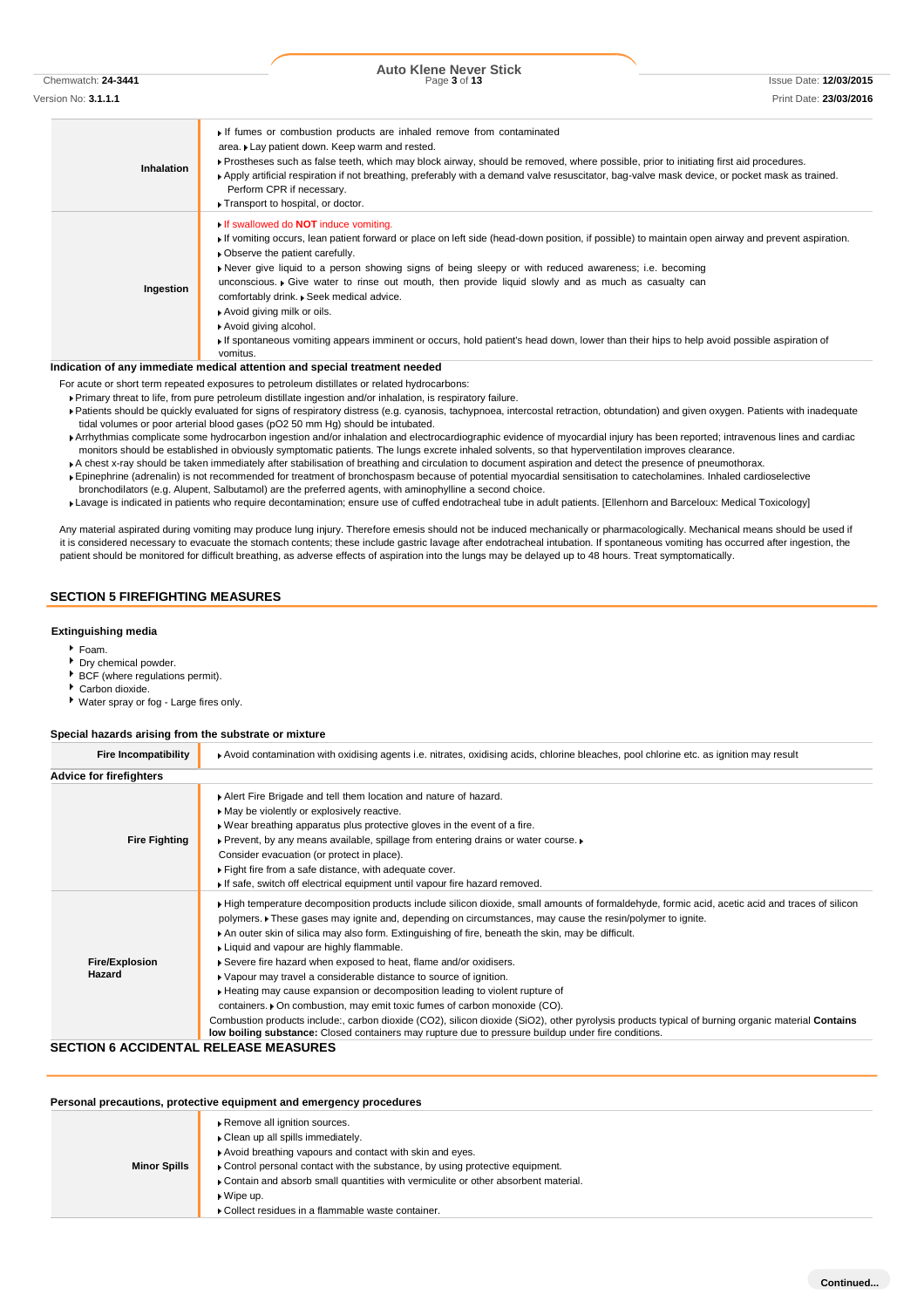Chemwatch: **24-3441** Page **4** of **13** Issue Date: **12/03/2015 Auto Klene Never Stick**

|                     | Silicone fluids, even in small quantities, may present a slip hazard.                 |
|---------------------|---------------------------------------------------------------------------------------|
|                     | It may be necessary to rope off area and place warning signs around perimeter.        |
|                     | • Clean up area from spill, with suitable absorbant, as soon as practically possible. |
|                     | Final cleaning may require use of steam, solvents or detergents.                      |
|                     | ▶ Clear area of personnel and move upwind.                                            |
| <b>Major Spills</b> | Alert Fire Brigade and tell them location and nature of hazard.                       |
|                     | May be violently or explosively reactive.                                             |
|                     | • Wear breathing apparatus plus protective gloves.                                    |
|                     | ▶ Prevent, by any means available, spillage from entering drains or water course.     |
|                     | ▶ Consider evacuation (or protect in place).                                          |
|                     |                                                                                       |

Personal Protective Equipment advice is contained in Section 8 of the SDS.

No smoking, naked lights or ignition sources.

# **SECTION 7 HANDLING AND STORAGE**

| Precautions for safe handling |                                                                                                                                                                                                                                                                                                                                                                                                                                                                                                                                                                                                                                                                                                                                                                                                                                                                                                                                                                                                                                                                                                                                                                                                                                                            |
|-------------------------------|------------------------------------------------------------------------------------------------------------------------------------------------------------------------------------------------------------------------------------------------------------------------------------------------------------------------------------------------------------------------------------------------------------------------------------------------------------------------------------------------------------------------------------------------------------------------------------------------------------------------------------------------------------------------------------------------------------------------------------------------------------------------------------------------------------------------------------------------------------------------------------------------------------------------------------------------------------------------------------------------------------------------------------------------------------------------------------------------------------------------------------------------------------------------------------------------------------------------------------------------------------|
| Safe handling                 | ▶ Containers, even those that have been emptied, may contain explosive vapours.<br>▶ Do NOT cut, drill, grind, weld or perform similar operations on or near containers.<br><b>Contains low boiling substance:</b><br>Storage in sealed containers may result in pressure buildup causing violent rupture of containers not rated appropriately.                                                                                                                                                                                                                                                                                                                                                                                                                                                                                                                                                                                                                                                                                                                                                                                                                                                                                                           |
|                               | Check for bulging containers.<br>▶ Vent periodically<br>Always release caps or seals slowly to ensure slow dissipation of<br>vapours . DO NOT allow clothing wet with material to stay in contact<br>with skin Avoid all personal contact, including inhalation.<br>. Wear protective clothing when risk of exposure occurs.<br>Use in a well-ventilated area.<br>Prevent concentration in hollows and sumps.<br>DO NOT enter confined spaces until atmosphere has been checked.<br>Avoid smoking, naked lights, heat or ignition sources.<br>When handling, <b>DO NOT</b> eat, drink or smoke.                                                                                                                                                                                                                                                                                                                                                                                                                                                                                                                                                                                                                                                            |
| <b>Other information</b>      | Store in original containers in approved flame-proof area.<br>No smoking, naked lights, heat or ignition sources.<br>DO NOT store in pits, depressions, basements or areas where vapours may be trapped.<br>Keep containers securely sealed.<br>Store away from incompatible materials in a cool, dry well ventilated area.<br>► Protect containers against physical damage and check regularly for leaks.<br>▶ Observe manufacturer's storage and handling recommendations contained within this SDS.                                                                                                                                                                                                                                                                                                                                                                                                                                                                                                                                                                                                                                                                                                                                                     |
|                               | Conditions for safe storage, including any incompatibilities                                                                                                                                                                                                                                                                                                                                                                                                                                                                                                                                                                                                                                                                                                                                                                                                                                                                                                                                                                                                                                                                                                                                                                                               |
| Suitable container            | ▶ Packing as supplied by manufacturer.<br>. Plastic containers may only be used if approved for flammable liquid.<br>Check that containers are clearly labelled and free from leaks.<br>For low viscosity materials (i): Drums and jerry cans must be of the non-removable head type. (ii): Where a can is to be used as an inner<br>package, the can must have a screwed enclosure.<br>► For materials with a viscosity of at least 2680 cSt. (23 deg. C)<br>For manufactured product having a viscosity of at least 250 cSt. (23 deg. C)<br>Manufactured product that requires stirring before use and having a viscosity of at least 20 cSt (25 deg. C): (i) Removable head packaging; (ii)<br>Cans with friction closures and (iii) low pressure tubes and cartridges may be used.<br>Where combination packages are used, and the inner packages are of glass, there must be sufficient inert cushioning material in contact with<br>inner and outer packages<br>In addition, where inner packagings are glass and contain liquids of packing group I there must be sufficient inert absorbent to absorb any<br>spillage, unless the outer packaging is a close fitting moulded plastic box and the substances are not incompatible with the plastic. |
| Storage incompatibility       | Traces of benzene, a carcinogen, may form when silicones are heated in air above 230 degrees C. Concentrated acids and bases cause degradation<br>of polymer. Boiling water may soften and weaken material.<br>Avoid reaction with oxidising agents                                                                                                                                                                                                                                                                                                                                                                                                                                                                                                                                                                                                                                                                                                                                                                                                                                                                                                                                                                                                        |
|                               | <b>SECTION 8 EXPOSURE CONTROLS / PERSONAL PROTECTION</b>                                                                                                                                                                                                                                                                                                                                                                                                                                                                                                                                                                                                                                                                                                                                                                                                                                                                                                                                                                                                                                                                                                                                                                                                   |

## **Control parameters**

#### T **OCCUPATIONAL EXPOSURE LIMITS (OEL)**

#### I **INGREDIENT DATA**

Not Available

# **EMERGENCY LIMITS**

| Ingredient                                | <b>Material name</b>                                                                |                     | TEEL-1               | TEEL-2            | TEEL-3    |
|-------------------------------------------|-------------------------------------------------------------------------------------|---------------------|----------------------|-------------------|-----------|
| polydimethylsiloxane                      | Dimethyl siloxane; (Dimethylpolysiloxane; Syltherm XLT; Syltherm 800; Silicone 360) |                     | $1.5 \text{ mg/m}$ 3 | $16 \text{ mg/m}$ | 990 mg/m3 |
| Ingredient                                | <b>Original IDLH</b>                                                                | <b>Revised IDLH</b> |                      |                   |           |
| naphtha petroleum, light,<br>hydrotreated | Not Available                                                                       | Not Available       |                      |                   |           |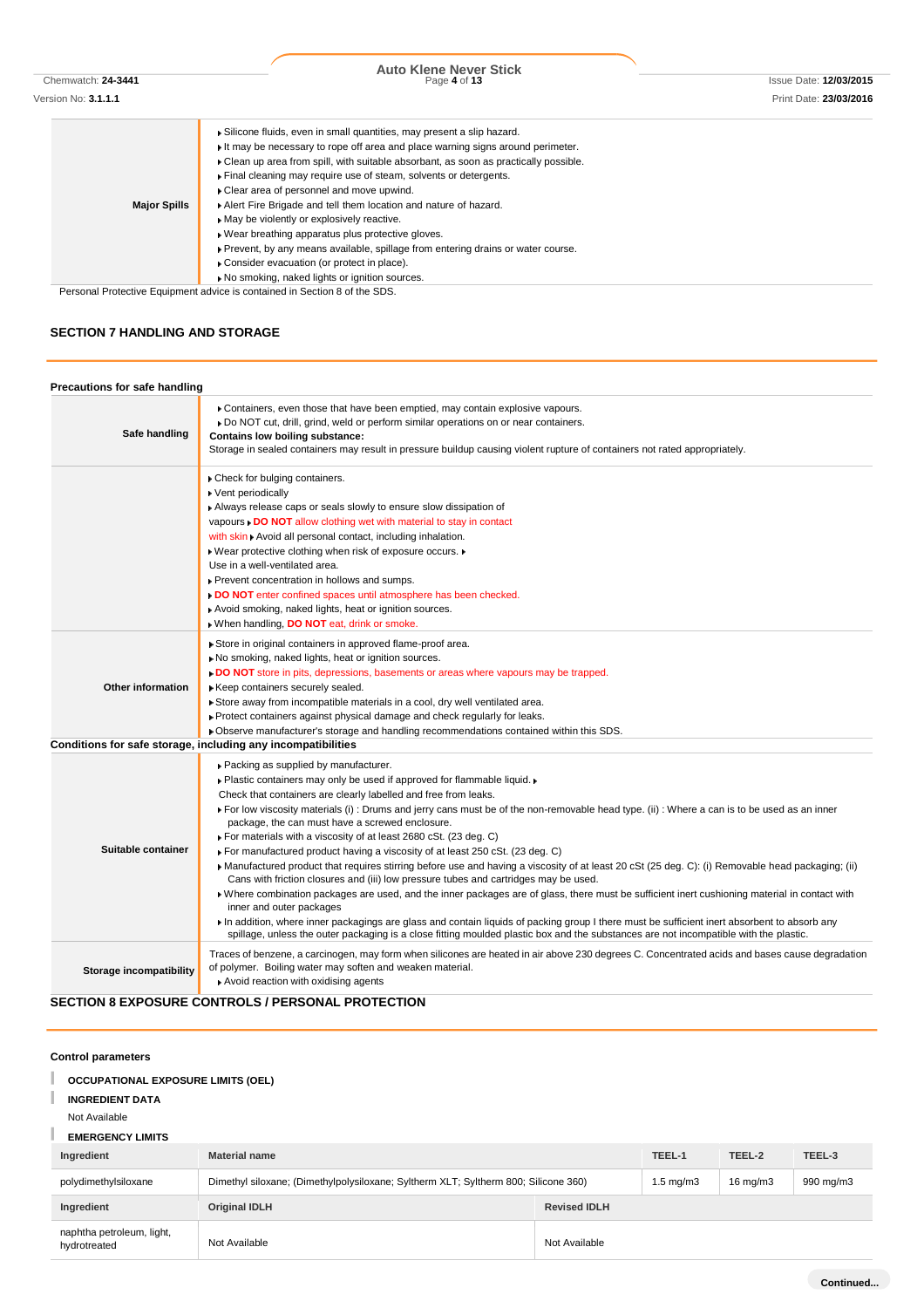Chemwatch: **24-3441** Page **5** of **13** Issue Date: **12/03/2015 Auto Klene Never Stick**

| Version No: <b>3.1.1.1</b> |                                                                                                                                                                                                                                                                                                                                                                                                                                                                                                                                                                                                                                                                                                                                                                                                                                                                                                                                                                                                                                                                                                                                                                                                                                    | Print Date: 23/03/2016                                                                                                                                                                                                                                                                                                                                                                                                                                    |
|----------------------------|------------------------------------------------------------------------------------------------------------------------------------------------------------------------------------------------------------------------------------------------------------------------------------------------------------------------------------------------------------------------------------------------------------------------------------------------------------------------------------------------------------------------------------------------------------------------------------------------------------------------------------------------------------------------------------------------------------------------------------------------------------------------------------------------------------------------------------------------------------------------------------------------------------------------------------------------------------------------------------------------------------------------------------------------------------------------------------------------------------------------------------------------------------------------------------------------------------------------------------|-----------------------------------------------------------------------------------------------------------------------------------------------------------------------------------------------------------------------------------------------------------------------------------------------------------------------------------------------------------------------------------------------------------------------------------------------------------|
| polydimethylsiloxane       | Not Available                                                                                                                                                                                                                                                                                                                                                                                                                                                                                                                                                                                                                                                                                                                                                                                                                                                                                                                                                                                                                                                                                                                                                                                                                      | Not Available                                                                                                                                                                                                                                                                                                                                                                                                                                             |
| <b>Exposure controls</b>   |                                                                                                                                                                                                                                                                                                                                                                                                                                                                                                                                                                                                                                                                                                                                                                                                                                                                                                                                                                                                                                                                                                                                                                                                                                    |                                                                                                                                                                                                                                                                                                                                                                                                                                                           |
|                            | <b>CARE:</b> Use of a quantity of this material in confined space or poorly ventilated area, where rapid build up of concentrated atmosphere may occur,<br>could require increased ventilation and/or protective gear<br>Engineering controls are used to remove a hazard or place a barrier between the worker and the hazard. Well-designed engineering controls can<br>be highly effective in protecting workers and will typically be independent of worker interactions to provide this high level of protection. The basic<br>Appropriate engineering types of engineering controls are:<br>controls <sup>P</sup> Process controls which involve changing the way a job activity or process is done to reduce the risk.<br>Enclosure and/or isolation of emission source which keeps a selected hazard "physically" away from the worker and ventilation that strategically "adds"<br>and "removes" air in the work environment. Ventilation can remove or dilute an air contaminant if designed properly. The design of a ventilation system<br>must match the particular process and chemical or contaminant in use.<br>Employers may need to use multiple types of controls to prevent employee overexposure.             |                                                                                                                                                                                                                                                                                                                                                                                                                                                           |
| <b>Personal protection</b> |                                                                                                                                                                                                                                                                                                                                                                                                                                                                                                                                                                                                                                                                                                                                                                                                                                                                                                                                                                                                                                                                                                                                                                                                                                    |                                                                                                                                                                                                                                                                                                                                                                                                                                                           |
| Eye and face protection    | Safety glasses with side shields.<br>Chemical goggles.<br>► Contact lenses may pose a special hazard; soft contact lenses may absorb and concentrate irritants. A written policy document, describing the<br>wearing of lenses or restrictions on use, should be created for each workplace or task. This should include a review of lens absorption and<br>as soon as practicable.<br><b>Skin protection</b> See Hand protection below                                                                                                                                                                                                                                                                                                                                                                                                                                                                                                                                                                                                                                                                                                                                                                                            | adsorption for the class of chemicals in use and an account of injury experience. Medical and first-aid personnel should be trained in their removal<br>and suitable equipment should be readily available. In the event of chemical exposure, begin eye irrigation immediately and remove contact lens                                                                                                                                                   |
|                            |                                                                                                                                                                                                                                                                                                                                                                                                                                                                                                                                                                                                                                                                                                                                                                                                                                                                                                                                                                                                                                                                                                                                                                                                                                    |                                                                                                                                                                                                                                                                                                                                                                                                                                                           |
| Hands/feet protection      | Wear chemical protective gloves, e.g. PVC.<br>Wear safety footwear or safety gumboots, e.g. Rubber<br>The selection of suitable gloves does not only depend on the material, but also on further marks of quality which vary from manufacturer to<br>manufacturer. Where the chemical is a preparation of several substances, the resistance of the glove material can not be calculated in advance<br>and has therefore to be checked prior to the application.<br>The exact break through time for substances has to be obtained from the manufacturer of the protective gloves and has to be observed when<br>making a final choice.<br>Suitability and durability of glove type is dependent on usage. Important factors in the selection of gloves include:<br>$\triangleright$ frequency and duration of contact, $\triangleright$<br>chemical resistance of glove material,<br>▶ glove thickness and<br>dexterity<br>Select gloves tested to a relevant standard (e.g. Europe EN 374, US F739, AS/NZS 2161.1 or national equivalent).<br>minutes according to EN 374, AS/NZS 2161.10.1 or national equivalent) is recommended.<br>374, AS/NZS 2161.10.1 or national equivalent) is recommended.<br>▶ Neoprene rubber gloves | • When prolonged or frequently repeated contact may occur, a glove with a protection class of 5 or higher (breakthrough time greater than 240<br>> When only brief contact is expected, a glove with a protection class of 3 or higher (breakthrough time greater than 60 minutes according to EN                                                                                                                                                         |
| <b>Body protection</b>     | See Other protection below                                                                                                                                                                                                                                                                                                                                                                                                                                                                                                                                                                                                                                                                                                                                                                                                                                                                                                                                                                                                                                                                                                                                                                                                         |                                                                                                                                                                                                                                                                                                                                                                                                                                                           |
| Other protection           | ▶ Overalls.<br>PVC Apron.<br>PVC protective suit may be required if exposure severe.<br>▶ Eyewash unit.<br>Ensure there is ready access to a safety shower.<br>For large scale or continuous use wear tight-weave non-static clothing (no metallic fasteners, cuffs or pockets).<br>the body to reduce the<br>possibility of ignition of volatile compounds. Electrical resistance must range between 0 to 500,000 ohms. Conductive shoes should be stored in<br>lockers close to the room in which they are worn. Personnel who have been issued conductive footwear should not wear them from their place of                                                                                                                                                                                                                                                                                                                                                                                                                                                                                                                                                                                                                     | Some plastic personal protective equipment (PPE) (e.g. gloves, aprons, overshoes) are not recommended as they may produce static electricity.<br>Non sparking safety or conductive footwear should be considered. Conductive footwear describes a boot or shoe with a sole made from a conductive<br>compound chemically bound to the bottom components, for permanent control to electrically ground the foot an shall dissipate static electricity from |
| <b>Thermal hazards</b>     | work to their homes and return.<br>Not Available                                                                                                                                                                                                                                                                                                                                                                                                                                                                                                                                                                                                                                                                                                                                                                                                                                                                                                                                                                                                                                                                                                                                                                                   |                                                                                                                                                                                                                                                                                                                                                                                                                                                           |

## **Respiratory protection**

Type A-P Filter of sufficient capacity. (AS/NZS 1716 & 1715, EN 143:2000 & 149:2001, ANSI Z88 or national equivalent)

Where the concentration of gas/particulates in the breathing zone, approaches or exceeds the "Exposure Standard" (or ES), respiratory protection is required. Degree of protection varies with both face-piece and Class of filter; the nature of protection varies with Type of filter.

| <b>Required Minimum Protection Factor</b> | <b>Half-Face Respirator</b> | <b>Full-Face Respirator</b> | <b>Powered Air Respirator</b> |
|-------------------------------------------|-----------------------------|-----------------------------|-------------------------------|
| up to $10 \times ES$                      | A-AUS P2                    |                             | A-PAPR-AUS / Class 1 P2       |
| up to $50 \times ES$                      |                             | A-AUS / Class 1 P2          |                               |
| up to $100 \times ES$                     |                             | A-2 P2                      | A-PAPR-2 P2 $\land$           |
| ^ - Full-face                             |                             |                             |                               |

A(All classes) = Organic vapours, B AUS or B1 = Acid gasses, B2 = Acid gas or hydrogen cyanide(HCN), B3 = Acid gas or hydrogen cyanide(HCN), E = Sulfur dioxide(SO2), G = Agricultural chemicals, K = Ammonia(NH3), Hg = Mercury, NO = Oxides of nitrogen, MB = Methyl bromide, AX = Low boiling point organic compounds(below 65 degC)

### **SECTION 9 PHYSICAL AND CHEMICAL PROPERTIES**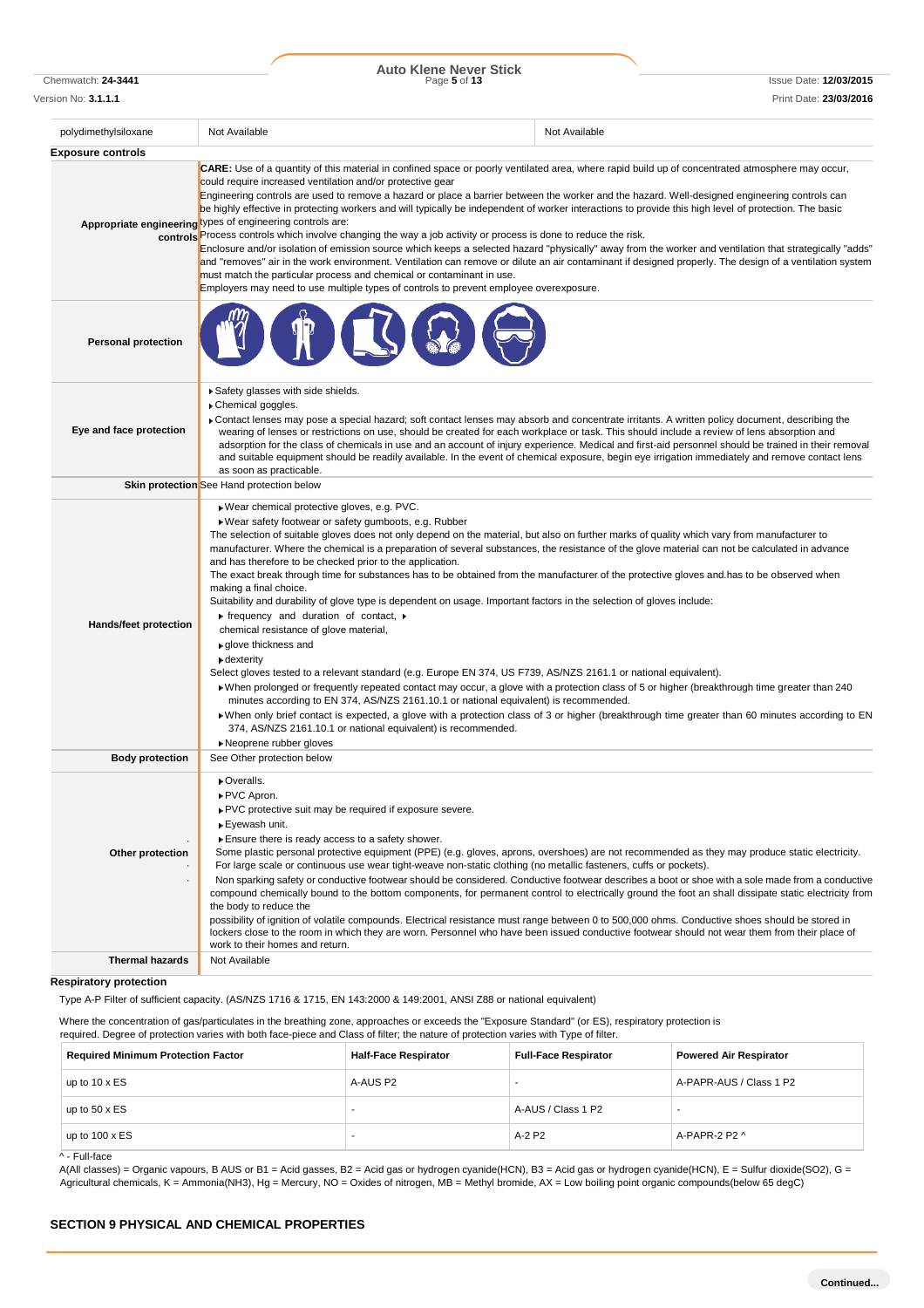Chemwatch: **24-3441** Page **6** of **13** Issue Date: **12/03/2015 Auto Klene Never Stick**

**Information on basic physical and chemical properties**

| Appearance                                                    | Clear, highly flammable liquid with a solvent odour; does not mixes in water. |                                               |                |
|---------------------------------------------------------------|-------------------------------------------------------------------------------|-----------------------------------------------|----------------|
| <b>Physical state</b>                                         | Liquid                                                                        | Relative density (Water =<br>1)               | 0.7            |
| Odour                                                         | Not Available                                                                 | Partition coefficient n-<br>octanol / water   | Not Available  |
| Odour threshold                                               | Not Available                                                                 | Auto-ignition<br>temperature<br>$(^{\circ}C)$ | Not Available  |
| pH (as supplied)                                              | Not Applicable                                                                | Decomposition<br>temperature                  | Not Available  |
| <b>Melting</b><br>point<br>$\prime$<br>freezing<br>point (°C) | Not Available                                                                 | <b>Viscosity (cSt)</b>                        | Not Available  |
| Initial boiling point and<br>boiling range (°C)               | >80                                                                           | Molecular weight<br>(g/mol)                   | Not Applicable |
| Flash point (°C)                                              | 35                                                                            | <b>Taste</b>                                  | Not Available  |
| <b>Evaporation rate</b>                                       | Not Available                                                                 | <b>Explosive</b><br>properties                | Not Available  |
| Flammability                                                  | Flammable.                                                                    | Oxidising<br>properties                       | Not Available  |
| <b>Upper Explosive Limit</b><br>(%)                           | 6                                                                             | <b>Surface Tension (dyn/cm</b><br>or mN/m)    | Not Available  |
| <b>Lower Explosive Limit</b><br>(%)                           | $\mathbf{1}$                                                                  | <b>Volatile Component (%vol)</b>              | 80             |
| Vapour pressure<br>(kPa)                                      | Not Applicable                                                                | Gas group                                     | Not Available  |
| Solubility in water<br>(g/L)                                  | Immiscible                                                                    | pH as a solution<br>(1%)                      | Not Applicable |
| Vapour density (Air =<br>1)                                   | Not Available                                                                 | VOC g/L                                       | Not Available  |
| <b>SECTION 10 STABILITY AND REACTIVITY</b>                    |                                                                               |                                               |                |

| Reactivity                                  | See section 7                                                                                                                                                                                                                                                                                                                                                                                                                                   |
|---------------------------------------------|-------------------------------------------------------------------------------------------------------------------------------------------------------------------------------------------------------------------------------------------------------------------------------------------------------------------------------------------------------------------------------------------------------------------------------------------------|
| <b>Chemical stability</b>                   | Silicone fluids are stable under normal storage conditions.<br>Hazardous polymerisation will not occur.<br>At temperatures > 150 C, silicones can slowly react with the oxygen in air.<br>▶ When heated > 300 C, silicones can slowly depolymerise to volatile siloxanes whether or not air is present.<br>• Unstable in the presence of incompatible materials.<br>▶ Product is considered stable.<br>Hazardous polymerisation will not occur. |
| Possibility of hazardous<br>reactions       | See section 7                                                                                                                                                                                                                                                                                                                                                                                                                                   |
| <b>Conditions to</b><br>avoid               | See section 7                                                                                                                                                                                                                                                                                                                                                                                                                                   |
| Incompatible<br>materials                   | See section 7                                                                                                                                                                                                                                                                                                                                                                                                                                   |
| <b>Hazardous decomposition</b><br>products  | See section 5                                                                                                                                                                                                                                                                                                                                                                                                                                   |
| <b>SECTION 11 TOXICOLOGICAL INFORMATION</b> |                                                                                                                                                                                                                                                                                                                                                                                                                                                 |

**Information on toxicological effects**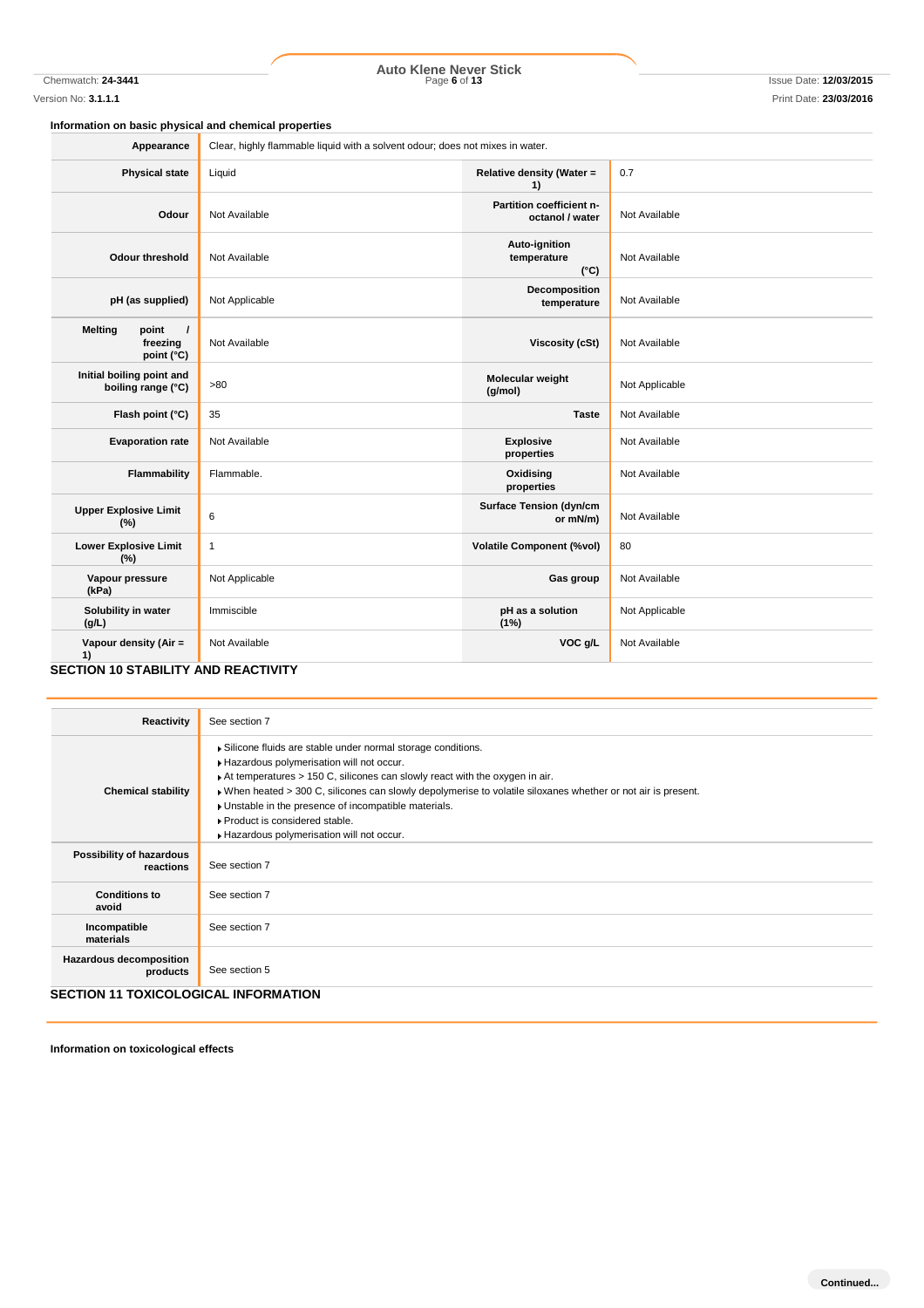Version No: **3.1.1.1** Print Date: **23/03/2016**

**Inhaled** Inhalation of vapours may cause drowsiness and dizziness. This may be accompanied by sleepiness, reduced alertness, loss of reflexes, lack of coordination, and vertigo. Inhalation of vapours or aerosols (mists, fumes), generated by the material during the course of normal handling, may be damaging to the health of the individual. Inhalation hazard is increased at higher temperatures. Vapours of silicones are generally fairly well tolerated, however very high concentrations can cause death within minutes due to respiratory failure. At high temperatures, the fumes and oxidation products can be irritating and toxic and can cause depression leading to death in very high doses. Inhalation of high concentrations of gas/vapour causes lung irritation with coughing and nausea, central nervous depression with headache and dizziness, slowing of reflexes, fatigue and inco-ordination. Central nervous system (CNS) depression may include general discomfort, symptoms of giddiness, headache, dizziness, nausea, anaesthetic effects, slowed reaction time, slurred speech and may progress to unconsciousness. Serious poisonings may result in respiratory depression and may be fatal. Nerve damage can be caused by some non-ring hydrocarbons. Symptoms are temporary, and include weakness, tremors, increased saliva, some convulsions, excessive tears with discolouration and inco-ordination lasting up to 24 hours. Material is highly volatile and may quickly form a concentrated atmosphere in confined or unventilated areas. The vapour may displace and replace air in breathing zone, acting as a simple asphyxiant. This may happen with little warning of overexposure. **Ingestion** Swallowing of the liquid may cause aspiration into the lungs with the risk of chemical pneumonitis; serious consequences may result. (ICSC13733) Accidental ingestion of the material may be damaging to the health of the individual. Silicone fluids do not have a high acute toxicity. They may have a laxative effect and produce central nervous system depression. Isoparaffinic hydrocarbons cause temporary lethargy, weakness, inco-ordination and diarrhoea. **Skin Contact** The liquid may be miscible with fats or oils and may degrease the skin, producing a skin reaction described as non-allergic contact dermatitis. The material is unlikely to produce an irritant dermatitis as described in EC Directives . Repeated exposure may cause skin cracking, flaking or drying following normal handling and use. Skin contact with the material may damage the health of the individual; systemic effects may result following absorption. Low molecular weight silicone fluids may exhibit solvent action and may produce skin irritation. Skin exposure to isoparaffins may produce slight to moderate irritation in animals and humans. Rare sensitisation reactions in humans have occurred. Open cuts, abraded or irritated skin should not be exposed to this material Entry into the blood-stream, through, for example, cuts, abrasions or lesions, may produce systemic injury with harmful effects. Examine the skin prior to the use of the material and ensure that any external damage is suitably protected. **Eye** Eye exposure to silicone fluids causes temporary irritation of the conjunctiva. Injection into the specific structures of the eye, however, causes corneal scarring, permanent eye damage, allergic reactions and cataract, and may lead to blindness. Instillation of isoparaffins into rabbit eyes produces only slight irritation. Limited evidence or practical experience suggests, that the material may cause eye irritation in a substantial number of individuals. Prolonged eye contact may cause inflammation characterised by a temporary redness of the conjunctiva (similar to windburn). **Chronic** Harmful: danger of serious damage to health by prolonged exposure through inhalation. This material can cause serious damage if one is exposed to it for long periods. It can be assumed that it contains a substance which can produce severe defects. Prolonged or repeated skin contact may cause drying with cracking, irritation and possible dermatitis following. There has been some concern that this material can cause cancer or mutations but there is not enough data to make an assessment. Substance accumulation, in the human body, may occur and may cause some concern following repeated or long-term occupational exposure. Repeated application of mildly hydrotreated oils (principally paraffinic), to mouse skin, induced skin tumours; no tumours were induced with severely hydrotreated oils. Chronic solvent inhalation exposures may result in nervous system impairment and liver and blood changes. [PATTYS] Constant or exposure over long periods to mixed hydrocarbons may produce stupor with dizziness, weakness and visual disturbance, weight loss and anaemia, and reduced liver and kidney function. Skin exposure may result in drying and cracking and redness of the skin. **Auto Klene Super Sheen TOXICITY IRRITATION** Not Available Not Available **naphtha petroleum, light, hydrotreated TOXICITY IRRITATION polydimethylsiloxane TOXICITY IRRITATION** [2] Dermal (rabbit) LD50: >2000 mg/kg Eye (rabbit): 100 mg/1h - mild [2] Oral (rat) LD50: >17000 mg/kg *Legend: 1. Value obtained from Europe ECHA Registered Substances - Acute toxicity 2.\* Value obtained from manufacturer's SDS. Unless otherwise specified data extracted from RTECS - Register of Toxic Effect of chemical Substances* Dermal (rabbit) LD50: >1900 mg/kg<sup>1</sup> Not Available Oral (rat) LD50: >2000 mg/kg]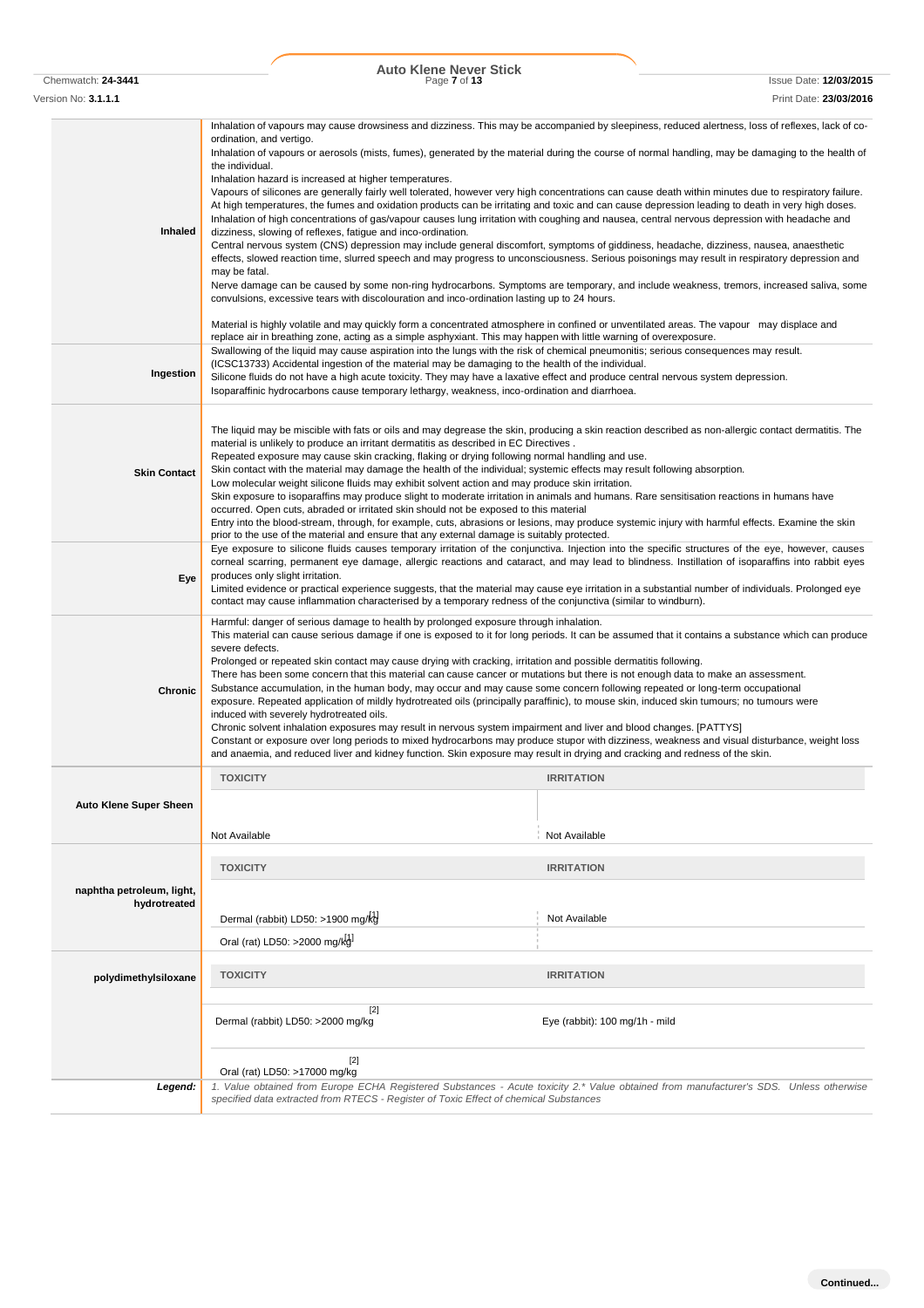| <b>Serious Eye</b><br>Damage/Irritation     | N                  |                           | STOT - Single<br><b>Exposure</b>   | ✔ |                                                                                                                       |                |
|---------------------------------------------|--------------------|---------------------------|------------------------------------|---|-----------------------------------------------------------------------------------------------------------------------|----------------|
| <b>Respiratory or Skin</b><br>sensitisation | ◎                  |                           | STOT - Repeated<br><b>Exposure</b> | ✔ |                                                                                                                       |                |
| <b>Mutagenicity</b>                         | $\scriptstyle\sim$ |                           | <b>Aspiration Hazard</b>           | v |                                                                                                                       |                |
| <b>ECTION 12 ECOLOGICAL INFORMATION</b>     |                    |                           |                                    |   | $\blacktriangleright$ - Data required to make classification available<br>- Data Not Available to make classification |                |
| oxicity<br>Ingredient                       | Endpoint           | <b>Test Duration (hr)</b> | <b>Species</b>                     |   | Value                                                                                                                 | Source         |
| naphtha petroleum, light,<br>hydrotreated   | <b>LC50</b>        | 96                        | Fish                               |   | 2.1-61.1mg/L                                                                                                          | $\overline{2}$ |
| naphtha petroleum, light,<br>hydrotreated   | <b>EC50</b>        | 48                        | Crustacea                          |   | $4.7$ mg/L                                                                                                            | $\overline{2}$ |
| naphtha petroleum, light,<br>hydrotreated   | <b>EC50</b>        | 72                        | Algae or other aquatic plants      |   | 12.4mg/L                                                                                                              | 2              |

# **SECTION 12 ECOLOGICAL INFORMAT**

**Toxicity**

|            | Endpoint    | <b>Test Duration (hr)</b> | <b>Species</b> |
|------------|-------------|---------------------------|----------------|
| um, light, | <b>LC50</b> | 96                        | Fish           |
| um, light, |             |                           |                |

# **naphtha petroleum, light, hydrotreated** EC50 **EC50** 72 Algae or other aquatic plants 12.4mg/L 2 **naphtha petroleum, light, hydrotreated** EC50 **hydrotreated** Algae or other aquatic plants 1.6- 16.3mg/L 2 **naphtha petroleum, light, hydrotreated** NOEC 72 Algae or other aquatic plants 6.47mg/L 2 **polydimethylsiloxane** LC50 96 Fish Fish 3.16mg/L 4 *Extracted from 1. IUCLID Toxicity Data 2. Europe ECHA Registered Substances - Ecotoxicological Information - Aquatic Toxicity 3. EPIWIN Suite*

*V3.12 - Aquatic Toxicity Data (Estimated) 4. US EPA, Ecotox database - Aquatic Toxicity Data 5. ECETOC Aquatic Hazard Assessment Data 6. NITE (Japan) -*

*Bioconcentration Data 7. METI (Japan) - Bioconcentration Data 8. Vendor Data*

Harmful to aquatic organisms.

*Legend:*

When spilled this product may act as a typical oil, causing a film, sheen, emulsion or sludge at or beneath the surface of the body of water. The oil film on water surface may physically affect the aquatic organisms, due to the interruption of the oxygen transfer between the air and the water Oils of any kind can cause:

drowning of water-fowl due to lack of buoyancy, loss of insulating capacity of feathers, starvation and vulnerability to predators due to lack of mobility

lethal effects on fish by coating gill surfaces, preventing respiration

asphyxiation of benthic life forms when floating masses become engaged with surface debris and settle on the bottom

and  $\blacktriangleright$  adverse aesthetic effects of fouled shoreline and beaches

**NAPHTHA PETROLEUM, LIGHT, HYDROTREATED**

**POLYDIMETHYLSILOXANE**

present in mineral oil,

which are neuropathic.

results in mutagenicity assays.

DHC Solvent Chemie (for EC No.: 926-605-8)

sensitising in human patch test. [Xerox]\*

hearing loss.

conjunctivitis.

# **Auto Klene Never Stick**

n-paraffins may be absorbed to a greater extent that iso- or cyclo-paraffins.

(generally at levels toxic to the mother). They may also cause cancers. **for petroleum:**

causes kidney tumours which are not considered relevant to humans.

**Acute Toxicity Carcinogenicity**

**Skin Irritation/Corrosion** 

This product contains ethyl benzene and naphthalene from which there is evidence of tumours in rodents

They may potentially cause cancer (tumours of the womb in females) and may cause impaired fertility or infertility.

Studies indicate that normal, branched and cyclic paraffins are absorbed from the mammalian gastrointestinal tract and that the absorption of nparaffins is inversely proportional to the carbon chain length,with little absorption above C30. With respect to the carbon chain lengths likely to be

The major classes of hydrocarbons have been shown to be well absorbed by the gastrointestinal tract in various species. In many cases, the hydrophobic hydrocarbons are ingested in association with dietary lipids. The dependence of hydrocarbon absorption on concomitant triglyceride digestion and absorption,is known as the "hydrocarbon continuum hypothesis", and asserts that a series of solubilising phases in the intestinal lumen, created by dietary triglycerides and their digestion products, afford hydrocarbons a route to the lipid phase of the intestinal absorptive cell (enterocyte) membrane. While some hydrocarbons may traverse the mucosal epithelium unmetabolised and appear as solutes in lipoprotein particles in intestinal lymph, there is evidence that most hydrocarbons partially separate from nutrient lipids and undergo metabolic transformation in the enterocyte. The enterocyte may play a major role in determining the proportion of an absorbed hydrocarbon that, by escaping initial biotransformation, becomes available for deposition in its unchanged form in peripheral tissues such as adipose tissue, or in the liver. The High Benzene Naphthas (HBNs) contain mainly benzene but its adverse health effect is more with other components, which may cause adverse health effects involving a variety of organs. They may produce genetic damage as well as effects on reproduction and the unborn baby

This product contains benzene which is known to cause acute myeloid leukaemia and n-hexane which has been shown to metabolize to compounds

**Mutagenicity:** There is a large database of mutagenicity studies on gasoline and gasoline blending streams, which use a wide variety of endpoints and give predominantly negative results. All in vivo studies in animals and recent studies in exposed humans (e.g. petrol service station attendants) have shown negative

Siloxanes may impair liver and hormonal function, as well as the lung and kidney. They have not been found to be irritating to the skin and eyes.

No toxic response noted during 90 day subchronic inhalation toxicity studies The no observable effect level is 450 mg/m3. Non-irritating and non-

The material may be irritating to the eye, with prolonged contact causing inflammation. Repeated or prolonged exposure to irritants may produce

This product contains toluene. There are indications from animal studies that prolonged exposure to high concentrations of toluene may lead to

**Carcinogenicity:** Inhalation exposure to mice causes liver tumours, which are not considered relevant to humans. Inhalation exposure to rats

Chemwatch: **24-3441** Page **8** of **13** Issue Date: **12/03/2015**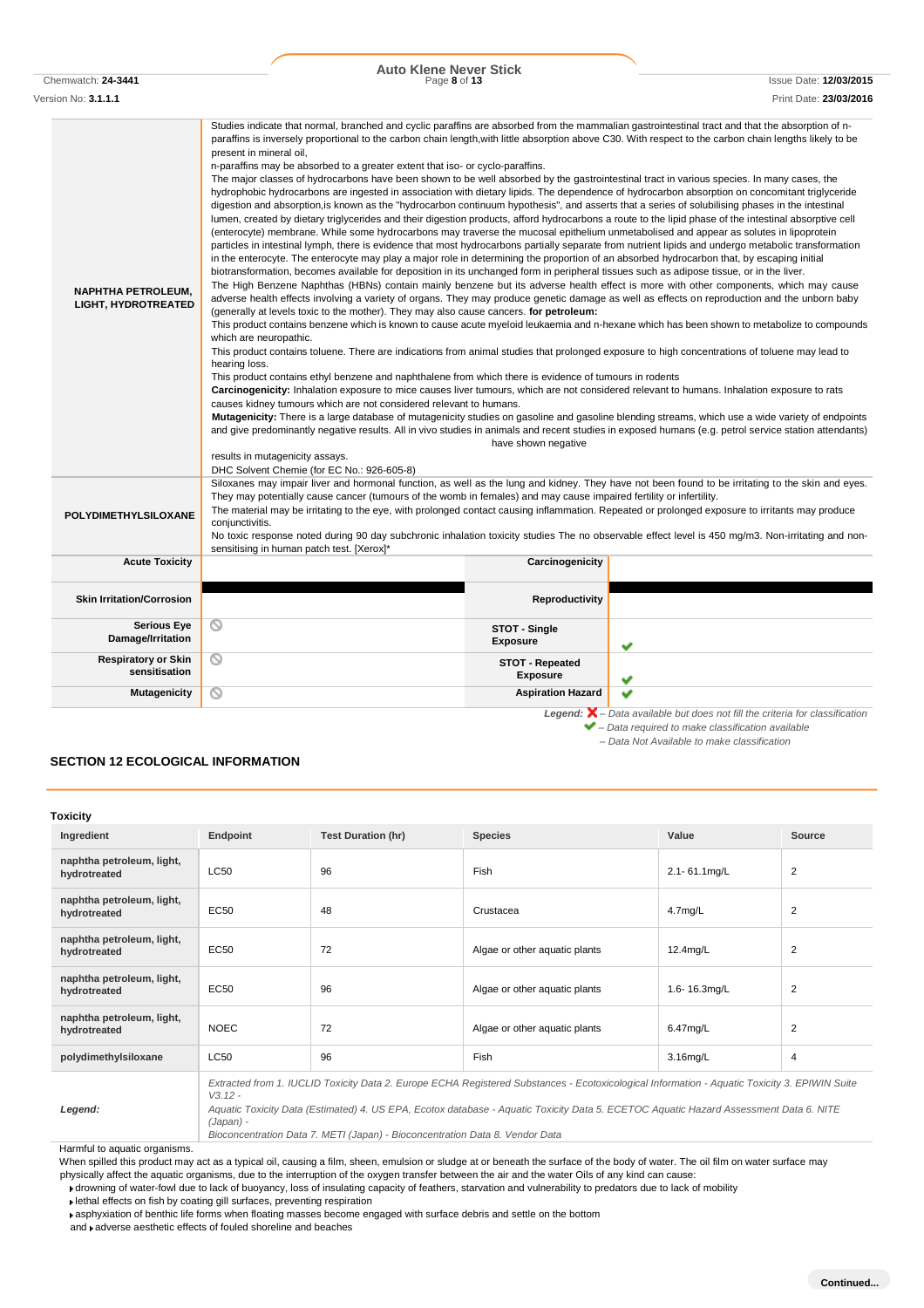Chemwatch: **24-3441** Page **9** of **13** Issue Date: **12/03/2015**

#### Version No: **3.1.1.1** Print Date: **23/03/2016**

In case of accidental releases on the soil, a fine film is formed on the soil, which prevents the plant respiration process and the soil particle saturation. It may cause deep water infestation. For Siloxanes:

Environmental Fate: Siloxanes are used in cosmetics, wax, polishes, and to a minor extent in several other applications.

Atmospheric Fate: In the presence of nitrate ions, short chain siloxanes are broken down by sunlight to the level of silicate within days. The main source atmospheric siloxane release to the air is via evaporation.

Aquatic Fate: It is well accepted that polydimethylsiloxane fluids become permanent residents of sediment but should not have adverse environmental effects. Silicone fluids are very surface active on surface waters. These substances tend to move into the aquatic compartment attached to textiles, sewage sludge, hair, algae, sediment, etc. Nonevaporating silicone fluids used in cosmetics, wax, polishes, cleaning products and those used in textile applications, (softeners), will, to a large extent, end up in wastewater and be directed to wastewater treatment plants.

Ecotoxicity: Siloxanes are chemically stable which makes them very persistent in the environment, where they are expected to remain for many years. For High Benzene Naphthas, (HBNs):

Environmental Fate: Some of these substances occur in crude oil and are formed as by-products from the combustion of natural materials, (e.g. during forest fires).

Atmospheric Fate: The chemical components in HBNs and are expected to evaporate significantly to the air where they are subject to rapid physical degradation through hydroxyl radical attack. Terrestrial Fate: These substances would only be found in soils where localized spills of petroleum products have occurred and during production of products containing these substances. HBNs have the potential to exhibit a high extent of biodegradability. Upon release to soil, some of these substances are expected to sink through the soil to groundwater. Many of these substances have a low to moderate tendency to sorb to soil particles. Sorption potential also varies with changes in other soil properties, (e.g. number of available adsorption sites, porosity and water content), and

# environmental conditions.

**DO NOT** discharge into sewer or waterways.

### **Persistence and degradability**

| Ingredient | Persistence: Water/Soil               | Persistence: Air                      |
|------------|---------------------------------------|---------------------------------------|
|            | No Data available for all ingredients | No Data available for all ingredients |

### **Bioaccumulative potential**

| Ingredient | <b>Bioaccumulation</b>                |
|------------|---------------------------------------|
|            | No Data available for all ingredients |

### **Mobility in soil**

| Ingredient | <b>Mobility</b>                       |
|------------|---------------------------------------|
|            | No Data available for all ingredients |

## **SECTION 13 DISPOSAL CONSIDERATIONS**

| Waste treatment methods                 |                                                                                                                                                                                                                                                                                                                                                                                                                                                                                                                                                                                                                                                                                                                                                                                                                                                                                                                                                                                                                                                                                                                                                                                                                                                                                                                                                                                                                                                                                                                                                                                                                                                                   |
|-----------------------------------------|-------------------------------------------------------------------------------------------------------------------------------------------------------------------------------------------------------------------------------------------------------------------------------------------------------------------------------------------------------------------------------------------------------------------------------------------------------------------------------------------------------------------------------------------------------------------------------------------------------------------------------------------------------------------------------------------------------------------------------------------------------------------------------------------------------------------------------------------------------------------------------------------------------------------------------------------------------------------------------------------------------------------------------------------------------------------------------------------------------------------------------------------------------------------------------------------------------------------------------------------------------------------------------------------------------------------------------------------------------------------------------------------------------------------------------------------------------------------------------------------------------------------------------------------------------------------------------------------------------------------------------------------------------------------|
| <b>Product / Packaging</b><br>disposal  | Legislation addressing waste disposal requirements may differ by country, state and/ or territory. Each user must refer to laws operating in their<br>area. In some areas, certain wastes must be tracked.<br>A Hierarchy of Controls seems to be common - the user should investigate:<br>$\triangleright$ Reduction $\triangleright$<br>Reuse<br>$\triangleright$ Recycling<br>Disposal (if all else fails)<br>This material may be recycled if unused, or if it has not been contaminated so as to make it unsuitable for its intended use. If it has been contaminated,<br>it may be possible to reclaim the product by filtration, distillation or some other means. Shelf life considerations should also be applied in making<br>decisions of this type.<br>Note that properties of a material may change in use, and recycling or reuse may not always be appropriate.<br>DO NOT allow wash water from cleaning or process equipment to enter drains.<br>It may be necessary to collect all wash water for treatment before disposal.<br>In all cases disposal to sewer may be subject to local laws and regulations and these should be considered<br>first. • Where in doubt contact the responsible authority.<br>Recycle wherever possible.<br>• Consult manufacturer for recycling options or consult local or regional waste management authority for disposal if no suitable treatment or<br>disposal facility can be identified.<br>Dispose of by: burial in a land-fill specifically licenced to accept chemical and / or pharmaceutical wastes or Incineration in a licenced<br>apparatus (after admixture with suitable combustible material). |
| <b>SECTION 14 TRANSPORT INFORMATION</b> | Decontaminate empty containers. Observe all label safeguards until containers are cleaned and destroyed.                                                                                                                                                                                                                                                                                                                                                                                                                                                                                                                                                                                                                                                                                                                                                                                                                                                                                                                                                                                                                                                                                                                                                                                                                                                                                                                                                                                                                                                                                                                                                          |

#### **SECTION 14 TRANSPORT INFORMATION**

| <b>Labels Required</b> |           |
|------------------------|-----------|
|                        | FLAMMABLE |
| Marine Pollutant NO    |           |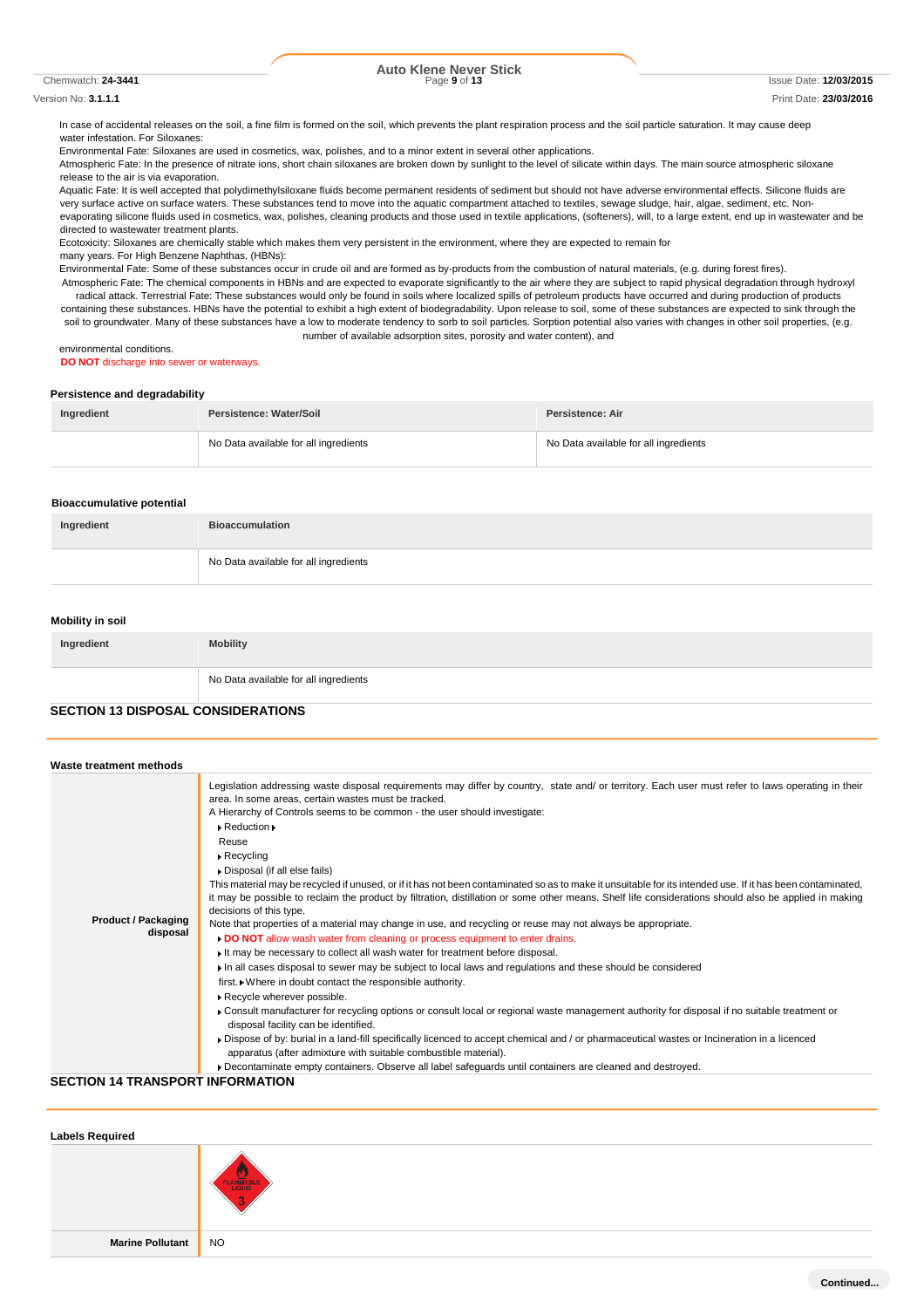# Chemwatch: **24-3441** Page **10** of **13** Issue Date: **12/03/2015 Auto Klene Never Stick**

Version No: **3.1.1.1** Print Date: **23/03/2016**

| <b>HAZCHEM</b>                       | $\cdot$ 3YE                                                                |
|--------------------------------------|----------------------------------------------------------------------------|
| Land transport (ADG)                 |                                                                            |
| <b>UN number</b>                     | 1993                                                                       |
| Packing group                        | Ш                                                                          |
| <b>UN proper shipping</b><br>name    | FLAMMABLE LIQUID, N.O.S. (contains naphtha petroleum, light, hydrotreated) |
| Environmental<br>hazard              | Not Applicable                                                             |
| <b>Transport hazard</b><br>class(es) | $\frac{1}{2}$ 3<br>Class<br>Not Applicable<br>Subrisk                      |
| Special precautions for user         | Special provisions 274<br>1 <sub>L</sub><br>Limited quantity               |

### **Air transport (ICAO-IATA / DGR)**

| <b>UN number</b><br>1993<br>$\mathbf{I}$<br>Packing group<br>Flammable liquid, n.o.s. * (contains naphtha petroleum, light, hydrotreated)<br>UN proper shipping<br>name<br>Not Applicable<br>Environmental<br>hazard<br><b>ICAO/IATA Class</b><br>3<br><b>Transport hazard</b><br>ICAO / IATA Subrisk<br>Not Applicable<br>class(es)<br><b>ERG Code</b><br>3H<br>Special provisions<br>A <sub>3</sub><br>Cargo Only Packing Instructions<br>364<br>Cargo Only Maximum Qty / Pack<br>60L<br>Special precautions for<br>Passenger and Cargo Packing Instructions<br>353<br>user<br>Passenger and Cargo Maximum Qty / Pack<br>5L<br>Passenger and Cargo Limited Quantity Packing Instructions Y341<br>Passenger and Cargo Limited Maximum Qty / Pack<br>1 <sub>L</sub> |  |  |  |
|---------------------------------------------------------------------------------------------------------------------------------------------------------------------------------------------------------------------------------------------------------------------------------------------------------------------------------------------------------------------------------------------------------------------------------------------------------------------------------------------------------------------------------------------------------------------------------------------------------------------------------------------------------------------------------------------------------------------------------------------------------------------|--|--|--|
|                                                                                                                                                                                                                                                                                                                                                                                                                                                                                                                                                                                                                                                                                                                                                                     |  |  |  |
|                                                                                                                                                                                                                                                                                                                                                                                                                                                                                                                                                                                                                                                                                                                                                                     |  |  |  |
|                                                                                                                                                                                                                                                                                                                                                                                                                                                                                                                                                                                                                                                                                                                                                                     |  |  |  |
|                                                                                                                                                                                                                                                                                                                                                                                                                                                                                                                                                                                                                                                                                                                                                                     |  |  |  |
|                                                                                                                                                                                                                                                                                                                                                                                                                                                                                                                                                                                                                                                                                                                                                                     |  |  |  |
|                                                                                                                                                                                                                                                                                                                                                                                                                                                                                                                                                                                                                                                                                                                                                                     |  |  |  |
|                                                                                                                                                                                                                                                                                                                                                                                                                                                                                                                                                                                                                                                                                                                                                                     |  |  |  |
|                                                                                                                                                                                                                                                                                                                                                                                                                                                                                                                                                                                                                                                                                                                                                                     |  |  |  |
|                                                                                                                                                                                                                                                                                                                                                                                                                                                                                                                                                                                                                                                                                                                                                                     |  |  |  |
|                                                                                                                                                                                                                                                                                                                                                                                                                                                                                                                                                                                                                                                                                                                                                                     |  |  |  |
|                                                                                                                                                                                                                                                                                                                                                                                                                                                                                                                                                                                                                                                                                                                                                                     |  |  |  |
|                                                                                                                                                                                                                                                                                                                                                                                                                                                                                                                                                                                                                                                                                                                                                                     |  |  |  |

# **Sea transport (IMDG-Code / GGVSee) UN number** 1993

| <b>UN number</b>                     | 1993                                                                                  |  |  |
|--------------------------------------|---------------------------------------------------------------------------------------|--|--|
| Packing group                        | Ш                                                                                     |  |  |
| <b>UN proper shipping</b><br>name    | FLAMMABLE LIQUID, N.O.S. (contains naphtha petroleum, light, hydrotreated)            |  |  |
| Environmental<br>hazard              | Not Applicable                                                                        |  |  |
| <b>Transport hazard</b><br>class(es) | <b>IMDG Class</b><br>3<br>IMDG Subrisk<br>Not Applicable                              |  |  |
| Special precautions for<br>user      | $F-E, S-E$<br><b>EMS Number</b><br>Special provisions 274<br>Limited Quantities   1 L |  |  |

**Transport in bulk according to Annex II of MARPOL and the IBC code** Not Applicable

# **SECTION 15 REGULATORY INFORMATION**

**Safety, health and environmental regulations / legislation specific for the substance or mixture**

**NAPHTHA PETROLEUM, LIGHT, HYDROTREATED(64742-49-0.) IS FOUND ON THE FOLLOWING REGULATORY LISTS**

Australia Hazardous Substances Information System - Consolidated Lists Australia Inventory of Chemical Substances (AICS)

# **POLYDIMETHYLSILOXANE(63148-62-9) IS FOUND ON THE FOLLOWING REGULATORY LISTS**

Australia Inventory of Chemical Substances (AICS)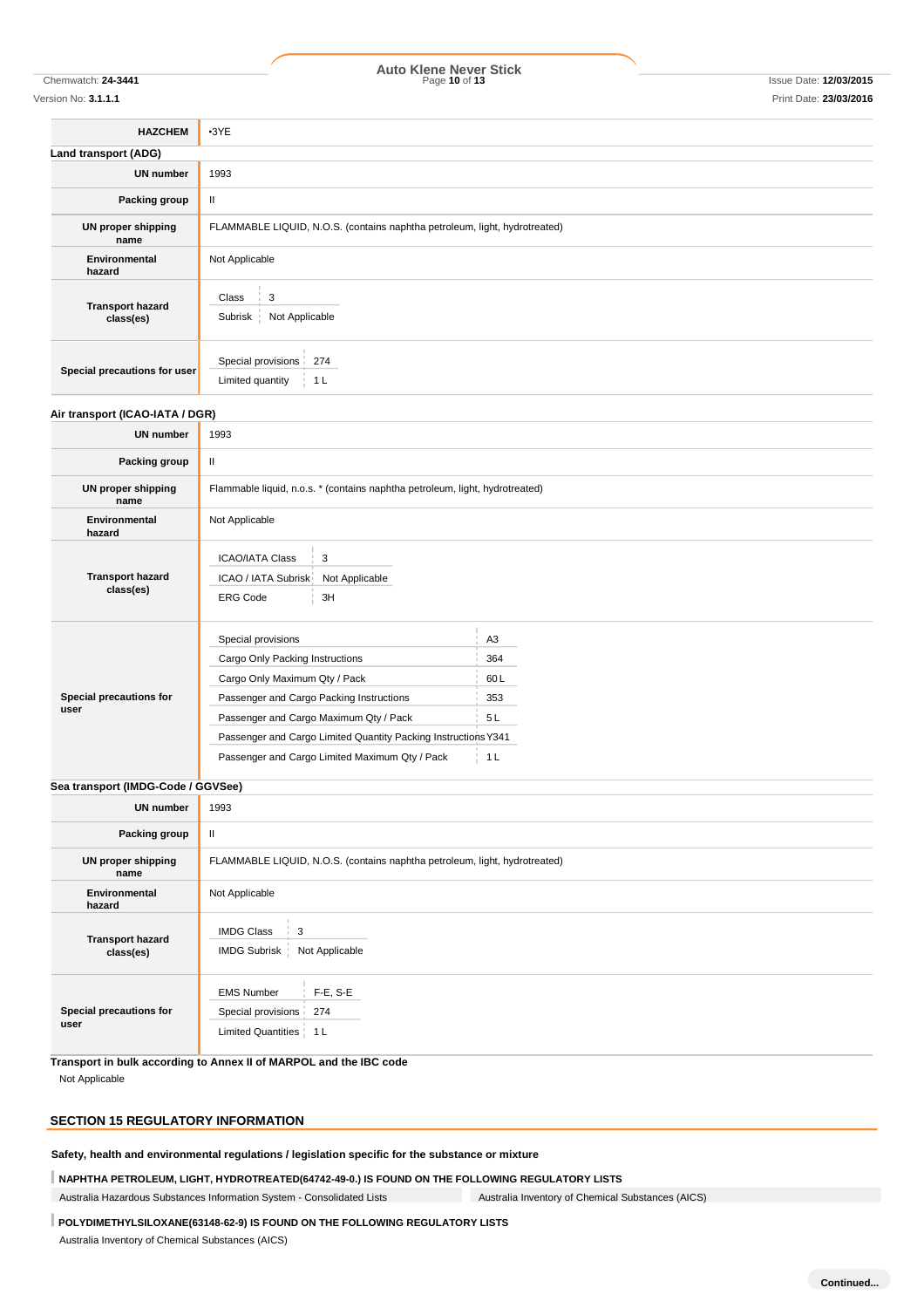Version No: **3.1.1.1** Print Date: **23/03/2016**

| <b>National Inventory</b>               | <b>Status</b>                                                                                                                                                                                |
|-----------------------------------------|----------------------------------------------------------------------------------------------------------------------------------------------------------------------------------------------|
| Australia - AICS                        | Y                                                                                                                                                                                            |
| Canada - DSL                            | Y                                                                                                                                                                                            |
| Canada - NDSL                           | N (polydimethylsiloxane; naphtha petroleum, light, hydrotreated)                                                                                                                             |
| China - IECSC                           | Y                                                                                                                                                                                            |
| Europe - EINEC / ELINCS /<br><b>NLP</b> | N (polydimethylsiloxane)                                                                                                                                                                     |
| Japan - ENCS                            | N (naphtha petroleum, light, hydrotreated)                                                                                                                                                   |
| Korea - KECI                            | Y                                                                                                                                                                                            |
| New Zealand - NZIoC                     | Y                                                                                                                                                                                            |
| Philippines - PICCS                     | Y                                                                                                                                                                                            |
| USA - TSCA                              | Y                                                                                                                                                                                            |
| Legend:                                 | $Y = All$ ingredients are on the inventory<br>$N = Not$ determined or one or more ingredients are not on the inventory and are not exempt from listing(see specific ingredients in brackets) |
| <b>SECTION 16 OTHER INFORMATION</b>     |                                                                                                                                                                                              |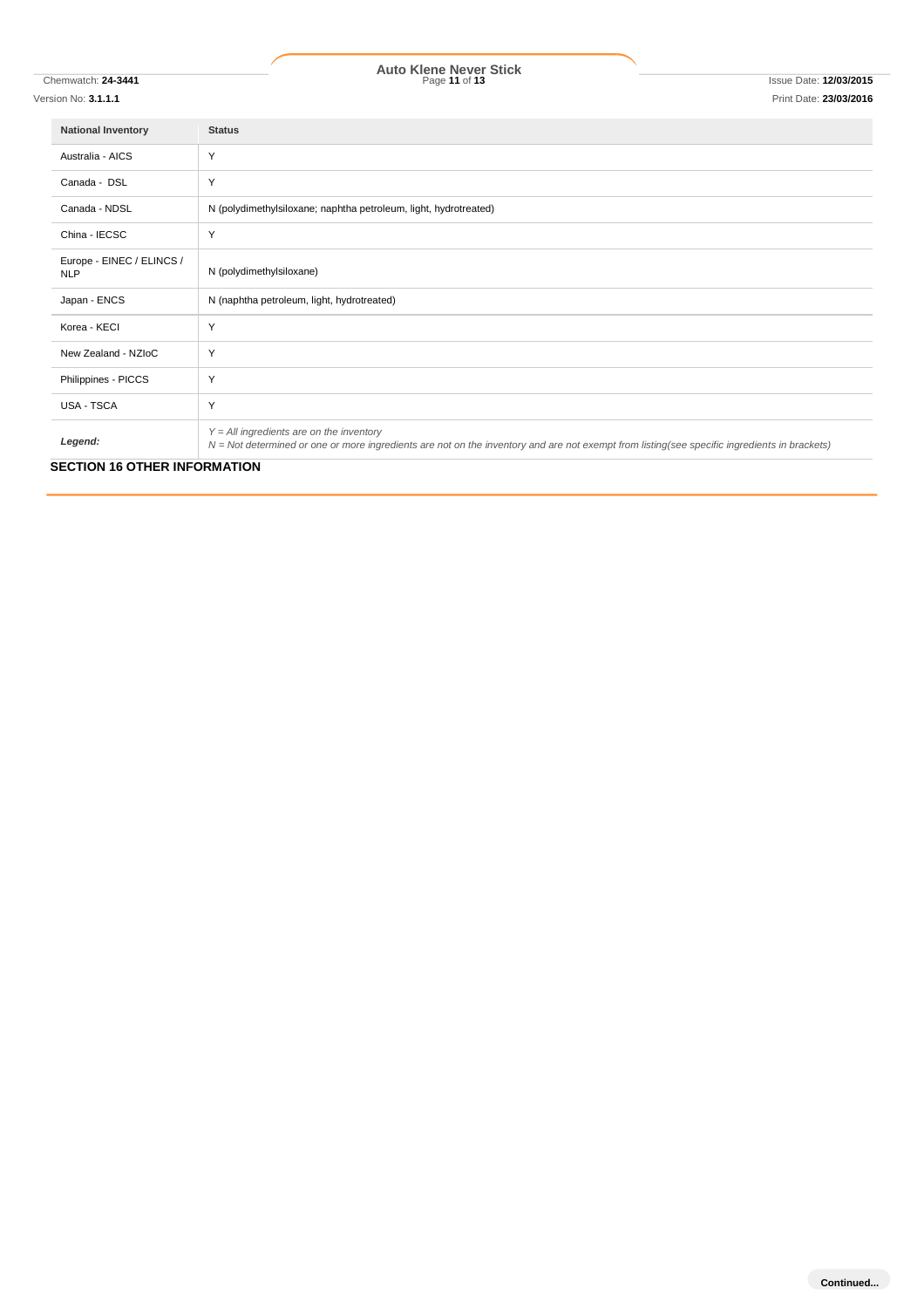# **Other information**

Classification of the preparation and its individual components has drawn on official and authoritative sources as well as independent review by the Chemwatch Classification committee using available literature references.

A list of reference resources used to assist the committee may be found at: www.chemwatch.net

The SDS is a Hazard Communication tool and should be used to assist in the Risk Assessment. Many factors determine whether the reported Hazards are Risks in the workplace or other settings. Risks may be determined by reference to Exposures Scenarios. Scale of use, frequency of use and current or available engineering controls must be considered.